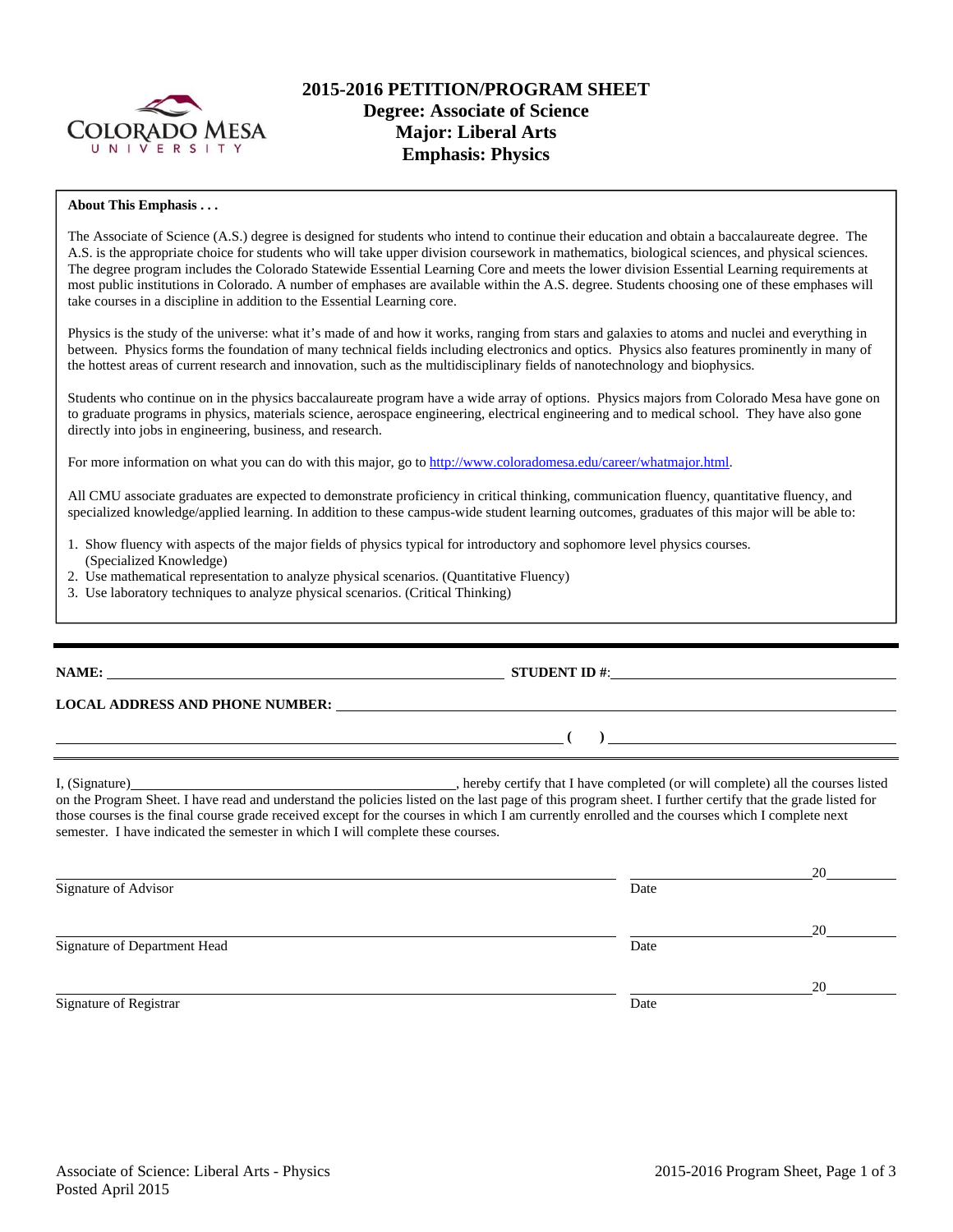### **DEGREE REQUIREMENTS:**

- Minimum of 60 semester hours total (A minimum of 15 of the final 30 semester hours of credit at CMU).
- 2.00 cumulative GPA or higher in all CMU coursework and a grade point average of 2.5 or higher must be earned in the Physics area of emphasis.
- Pre-collegiate courses (usually numbered below 100) cannot be used for graduation.
- No more than one "D" may be used in completing major requirements.
- A grade of "C" or higher must be earned in all Essential Learning courses in order to be accepted for the transfer under the Core Transfer Agreements.
- A student must follow the CMU graduation requirements either from 1) the program sheet for the major in effect at the time the student officially declares a major; or 2) a program sheet for the major approved for a year subsequent to the year during which the student officially declares the major and is approved for the student by the department head. Because a program may have requirements specific to the degree, the student should check with the faculty advisor for additional criteria. It is the student's responsibility to be aware of, and follow, all requirements for the degree being pursued. Any exceptions or substitutions must be approved by the student's faculty advisor and Department Head.
- When filling out the program sheet a course can be used only once.
- See the "Undergraduate Graduation Requirements" in the catalog for additional graduation information.

**ESSENTIAL LEARNING REQUIREMENTS** (31 semester hours) See the current catalog for a list of courses that fulfill the requirements below. If a course is on the Essential Learning list of options and a requirement for your major, you must use it to fulfill the major requirement and make a different selection within the Essential Learning requirement. The Essential Learning capstone course and co-requisite Essential Speech course (required for bachelor's degrees) cannot be used as options for the below requirements.

Course No Title Sem.hrs Grade Term/Trns **English** (6 semester hours, must receive a grade of "C" or better and must be completed by the time the student has 60 semester hours.) ENGL 111 English Composition 3 \_\_\_\_\_ \_\_\_\_\_\_ ENGL 112 English Composition 3

**Math** MATH 151 (3 semester hours, must receive a grade of "C" or better, must be completed by the time the student has 60 semester hours.)

MATH 151 Calculus I 5\* \*3 credits apply to the Essential Learning requirements and 2 credits apply to elective credit

\_\_\_\_\_\_ \_\_\_\_ \_\_\_\_\_\_\_\_\_\_\_\_\_\_\_\_\_\_\_\_\_\_\_\_ \_\_\_\_ \_\_\_\_\_ \_\_\_\_\_\_\_\_ \_\_\_\_\_\_ \_\_\_\_ \_\_\_\_\_\_\_\_\_\_\_\_\_\_\_\_\_\_\_\_\_\_\_\_ \_\_\_\_ \_\_\_\_\_ \_\_\_\_\_\_\_\_

\_\_\_\_\_\_ \_\_\_\_ \_\_\_\_\_\_\_\_\_\_\_\_\_\_\_\_\_\_\_\_\_\_\_\_ \_\_\_\_ \_\_\_\_\_ \_\_\_\_\_\_\_\_

**Social and Behavioral Sciences** (6 semester hours)

**Natural Sciences** (7 semester hours, one course must include a lab)

**History** (3 semester hours) HIST \_\_\_\_ \_\_\_\_\_\_\_\_\_\_\_\_\_\_\_\_\_\_\_\_\_\_\_\_ \_\_\_\_ \_\_\_\_\_ \_\_\_\_\_\_\_\_

**Fine Arts** (3 semester hours)

### **WELLNESS REQUIREMENT** (2 semester hours)

| <b>KINE 100</b> | Health and Wellness                                             |  |
|-----------------|-----------------------------------------------------------------|--|
| KINA 1          |                                                                 |  |
|                 | <b>PHYSICS EMPHASIS REQUIREMENTS (24 semester hours)</b>        |  |
|                 | <b>Core Classes</b> (13 semester hours)                         |  |
| <b>PHYS 131</b> | <b>Fundamental Mechanics</b>                                    |  |
|                 | PHYS 131L Fundamental Mechanics Lab                             |  |
| <b>PHYS 132</b> | Electromagnetism & Optics                                       |  |
| PHYS 132L       | Electromagnetism & Optics Lab1                                  |  |
|                 | Choose either PHYS 230 Intermediate Dynamics or PHYS 231 Modern |  |
| Physics         |                                                                 |  |
| <b>PHYS</b>     |                                                                 |  |

#### **Physics Specialization Classes** (11 Semester Hours)

| *MATH 151 Calculus I  |  |  |
|-----------------------|--|--|
| MATH 152 Calculus II  |  |  |
| MATH 253 Calculus III |  |  |

\_\_\_\_\_\_ \_\_\_\_ \_\_\_\_\_\_\_\_\_\_\_\_\_\_\_\_\_\_\_\_\_\_\_\_ \_\_\_\_ \_\_\_\_\_ \_\_\_\_\_\_\_\_

**Elective** (3 Semester Hours)